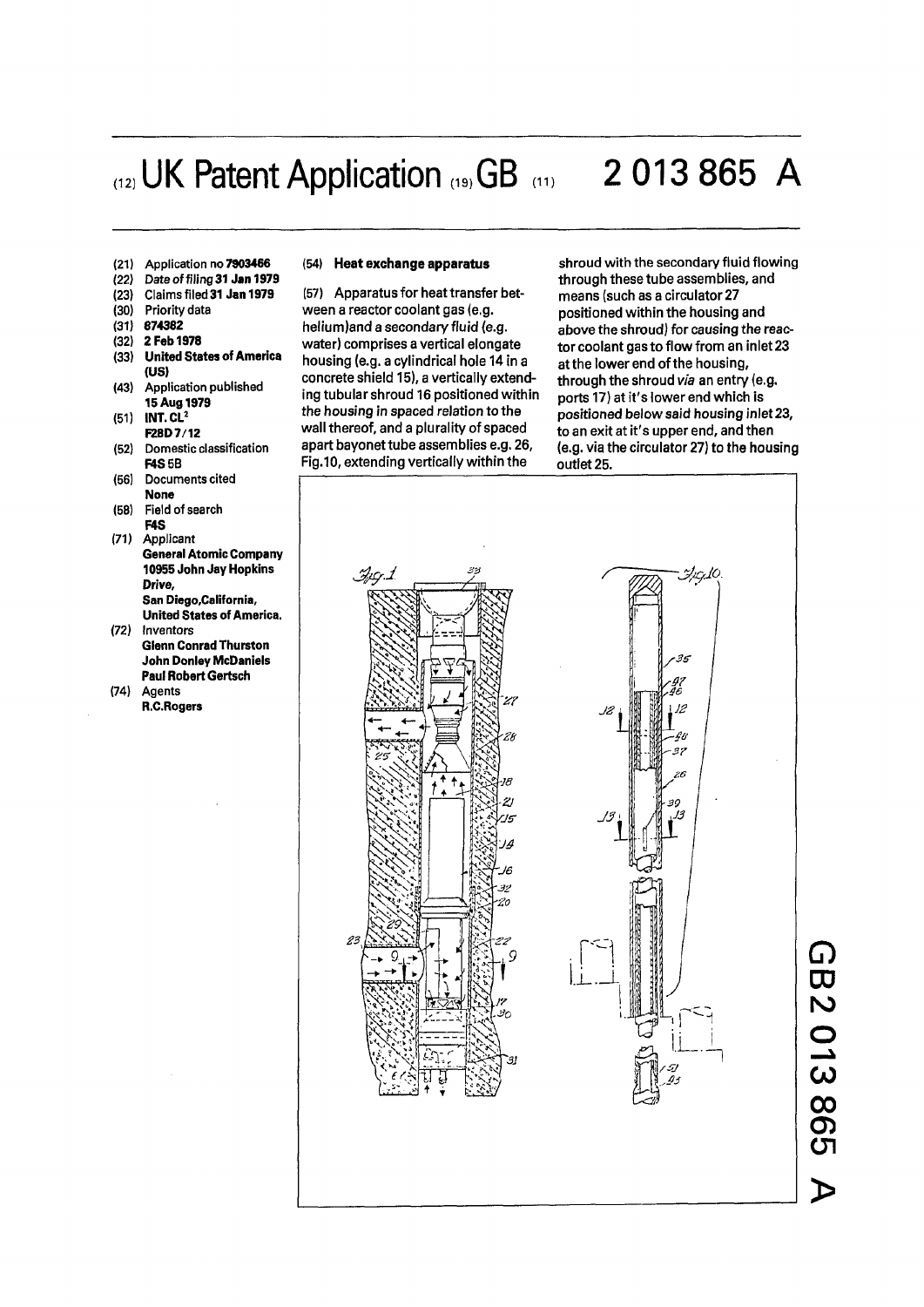**2813865** 

*ft* 



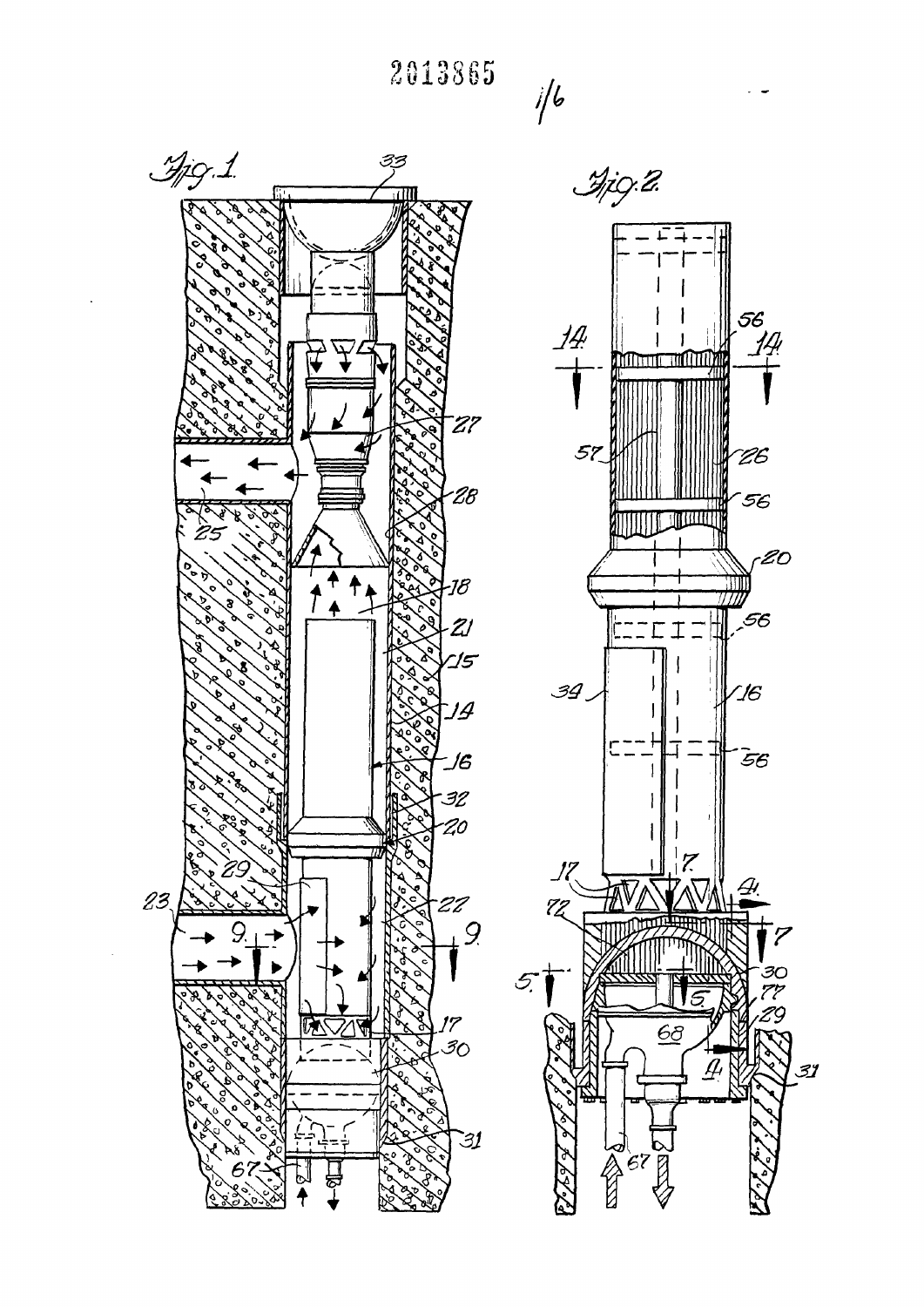



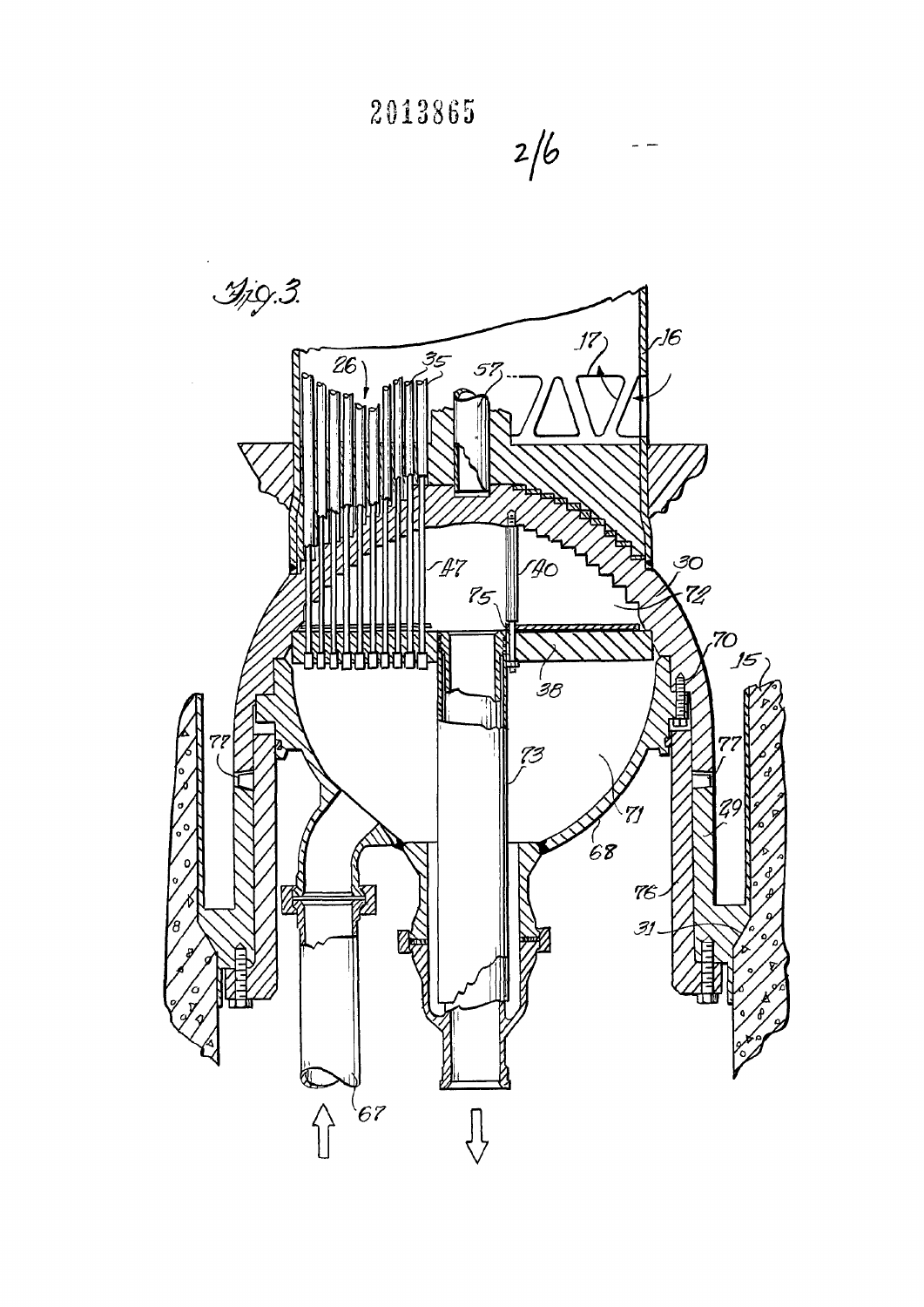

 $\bar{r}$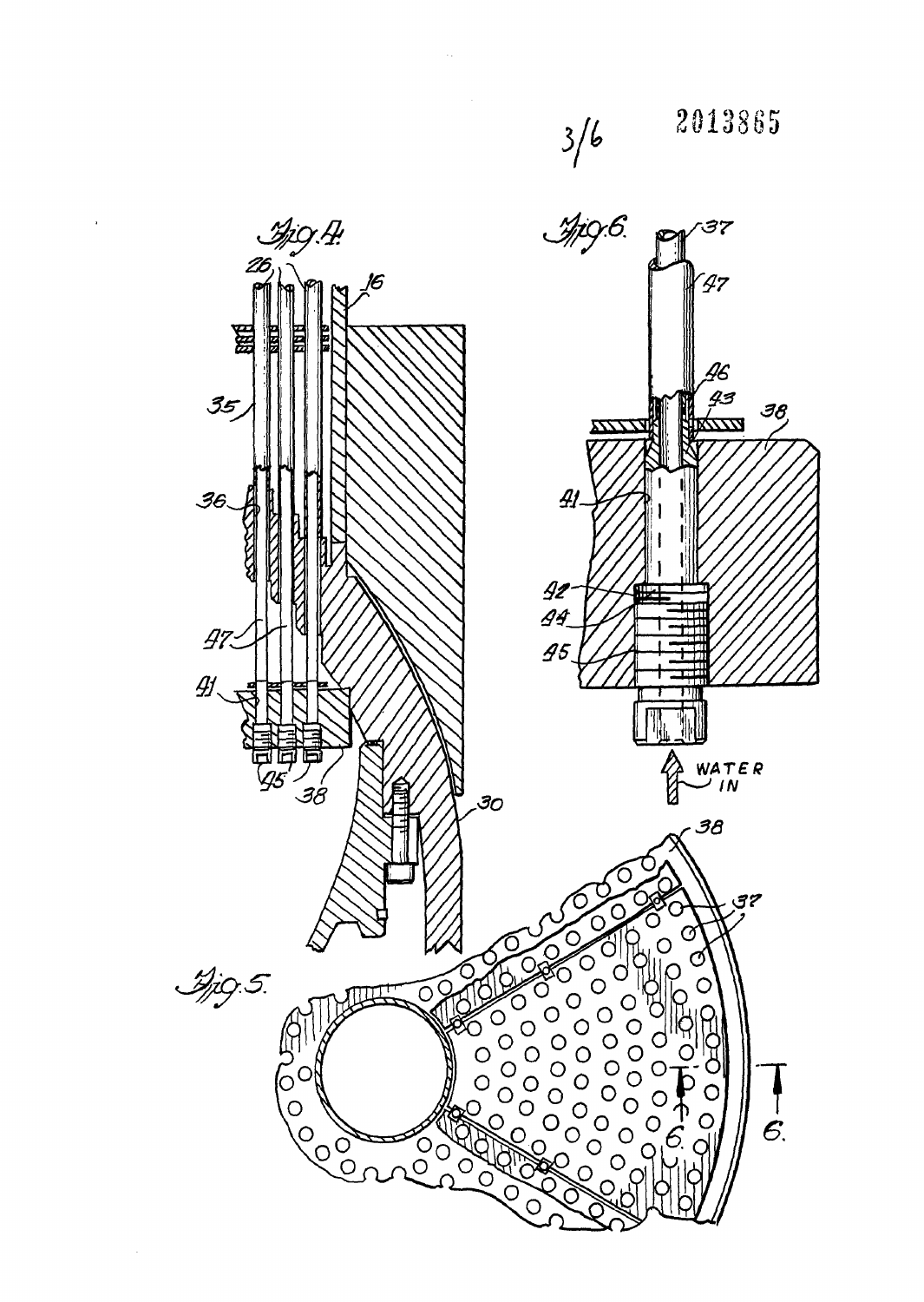

ų,

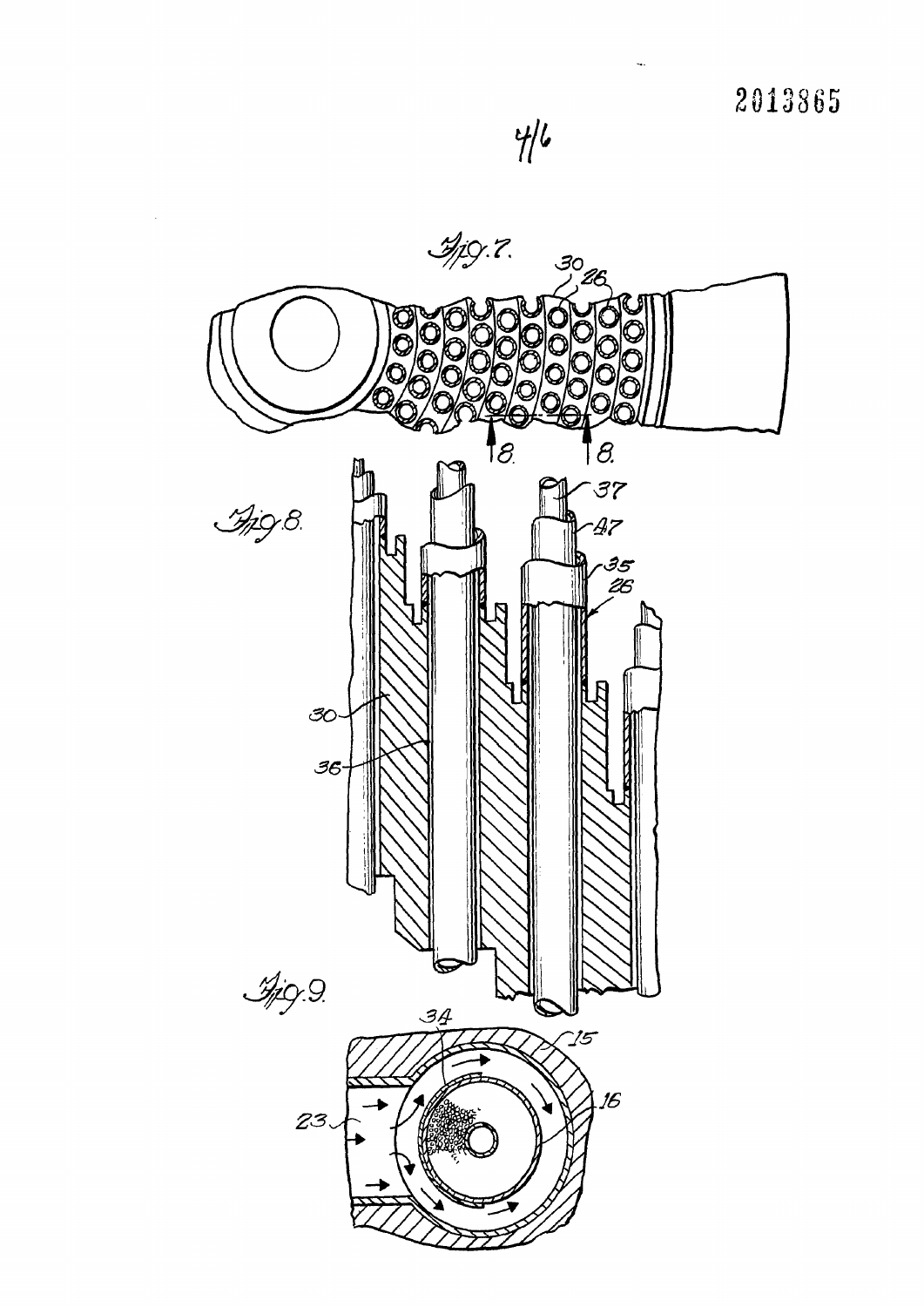# $5/6$  2013865

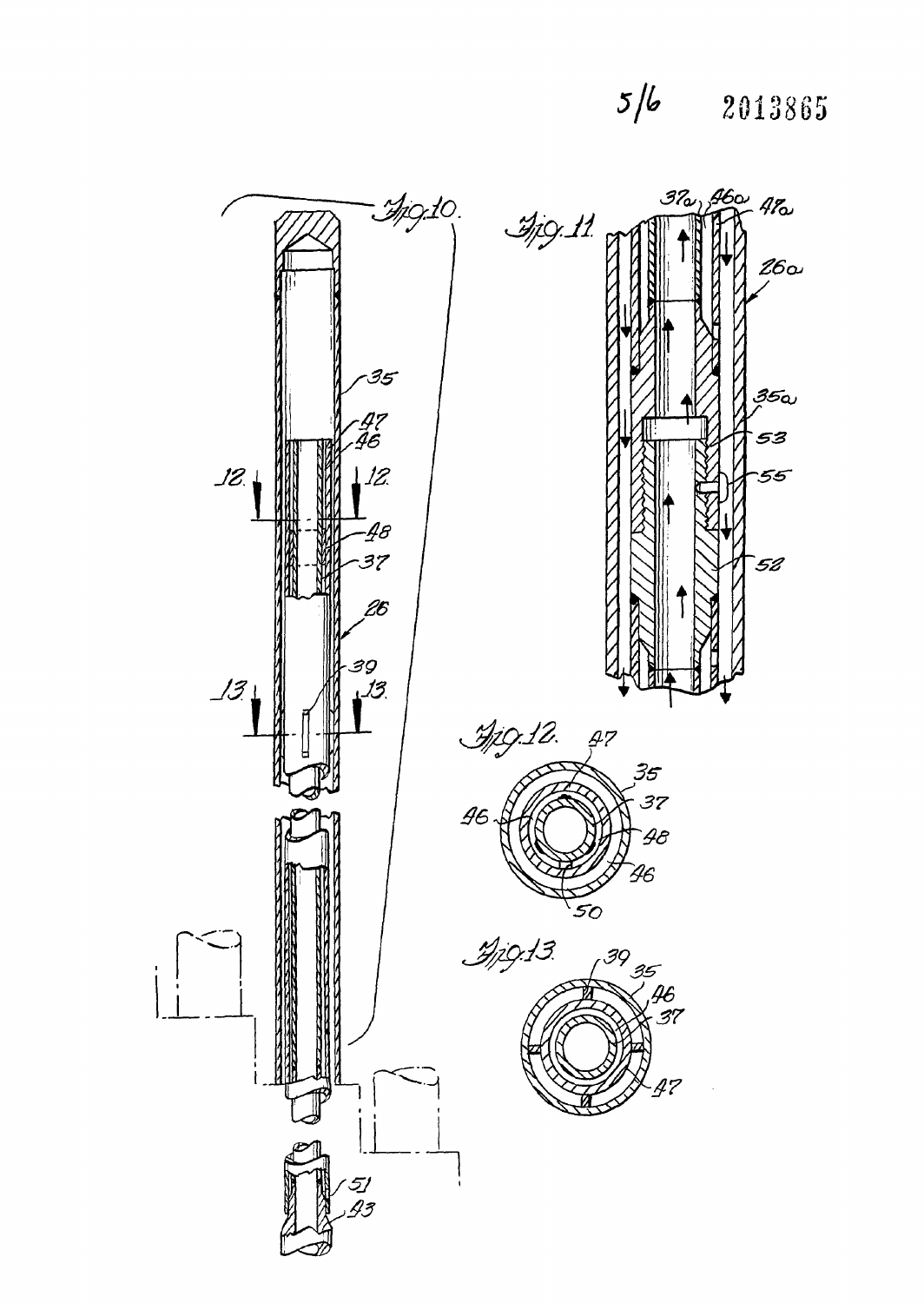*b jt,*  **2013863** 



 $\ddot{\phantom{0}}$ 

 $\frac{1}{\sqrt{2}}$ 

 $\bar{t}$ 

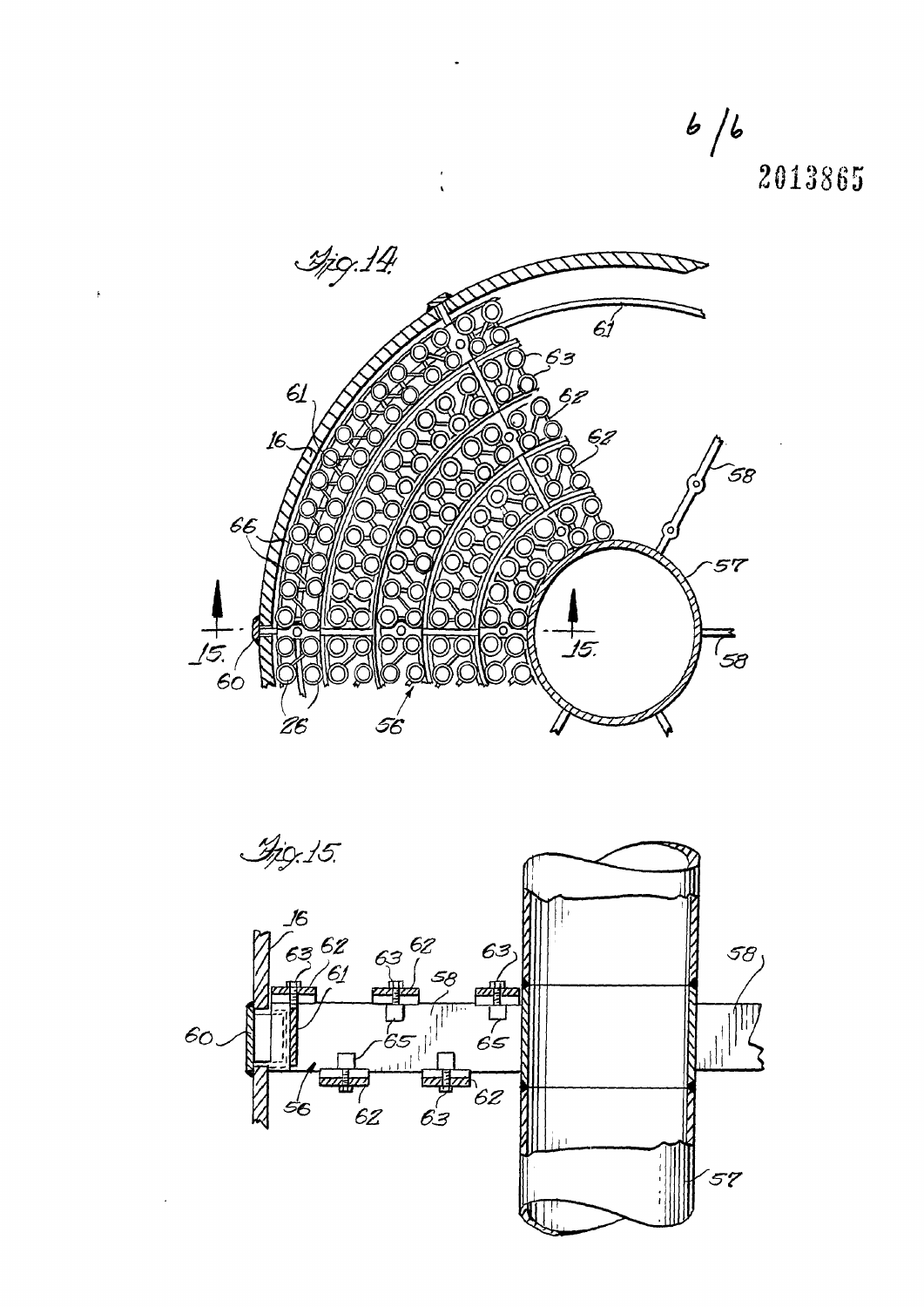# **SPECIFICATION**

### **Heat exchange apparatus for a reactor**

- 5 The present invention relates to a heat exchanger and more particularly to a heat exchange apparatus for transferring heat from a reactor coolant to a secondary medium.
- In order to remove heat from a gas cooled core 10 of a nuclear reactor during standby and emergency conditions a heat exchange apparatus is provided. During emergency conditions, the coolant is circulated through the heat exchange apparatus which transfers the heat
- 15 from the reactor coolant to a secondary medium. Such heat exchange apparatus should be constructed with a minimum of welds exposed to the reactor coolant and also so that parasitic heat loss during normal operation of the reactor is
- 20 minimized. Also, the welds and heat transfer tubes in the heat exchange apparatus should be easily inspectable.
	- An object of the present invention is the provision of a heat exchange apparatus for transfer-
- 25 ring heat from a reactor coolant to a secondary medium. Another object is the provision of a heat exchange apparatus for use with a reactor gas coolant which includes one or more ofthe above-described desired features.
- 30 Other objects and advantages of the present invention will become apparent by reference to the following description and accompanying drawings wherein:
- FIGURE 1 is a vertical cross-sectional view of a 35 heat exchange apparatus constructed *in* accor-
- dance with the present invention; FIGURE 2 is an enlarged elevational view, with portions broken away, of the heat exchange apparatus shown in Figure 1;
- $40$  FIGURE 3 is an enlarged vertical crosssectional view of the lower portion of the heat exchange apparatus of Figure 1; FIGURE 4 is an enlarged vertical cross-

sectional view taken generally along line4-4 of 45 Figure 2.

- FIGURE 5 is an enlarged horizontal crosssectional view of a portion of the secondary tube sheet taken generally along line 5-5 of Figure 2 with the bayonet tube assemblies removed;
- 50 FIGURE 6 is an enlarged vertical crosssectional view of the lower end of one of the bayonet tube assemblies taken generally along line 6-6 of Figure 5;

FIGURE 7 is an enlarged plan view of a portion 55 of the spherical tube sheet, taken generally along the line 7-7 of Figure 2;

FIGURE 8 is an enlarged vertical crosssectional view of the spherical tube sheet taken generally along line 8-8 of Figure 7;

- 60 FIGURE 9 is a horizontal cross-sectional view taken generally along line 9-9 of Figure 1; FIGURE 10 is an enlarged vertical crosssectional view of one of the bayonet tube assemblies;
- 65 FIGURE 11 is an enlarged vertical cross-

sectional view of another embodiment of a portion ofthe bayonet tube assembly shown in Figure 9; FIGURE 12 is an enlarged horizontal crosssectional view taken generally along line 12-12 of

- 70 Figure 10; FIGURE 13 is an enlarged horizontal crosssectional view taken generally along line 13-13 of Figure 10;
	- FIGURE 14 is an enlarged horizontal cross-
- 75 sectional view taken generally along line 14-14 of Figure 2; and

FIGURE 15 is a vertical cross-sectional view taken along line 15-15 of Figure 14.

Generally, in *accordance* with the present inven-80 tion, a heat exchange apparatus is provided for

- transferring heat from a reactor gas coolant to a secondary fluid medium. As shown in the drawings and in particular Figure 1, the heat exchange apparatus comprises an elongated vertically extending hole 14
- 85 in a concrete shield 15. Supported within the hole 14 in spaced relation to the wall thereof is an elongated vertical extending tubular shroud 16 which has a gas entry 17 at its lower end and a gas exit 18 at its upper end. Means 20 are provided for dividing the annular
- 90 space between the shroud 16 and the wall ofthe hole 14 into an upper 21 and a lower 22 region. Disposed in the shield 15 is an inlet 23 for *reactor* coolant which communicates with the lower region 22 and is positioned vertically so as to be spaced above the
- 95 gas entry 17 to the shroud 16 to thereby suppress natural convection during non-operating standby conditions ofthe apparatus. An outlet 25 for reactor coolant, which is disposed in the shield 15, communicates with the upper region 21. A plurality of
- 100 vertically extending, spaced apart bayonet tube assemblies 26 (Figure 2) are supported within the shroud 16 and means are provided for passing secondary fluid through these tube assemblies 26. A circulator 27 is provided for causing the reactor
- 105 coolant to flow in through the inlet 23, downward in the annular space 21, into the shroud 16 through the gas entry 17, upward through the shroud 16, out of the shroud at the exit 18, into the circulator 27 and out through the outlet 25 during emergency condi-110 tions of the reactor.

More particularly, as shown in Figure 1, the heat exchange apparatus is disposed within the elongated vertically extending, generally cylindrical hole 14 in the concrete shield 15. The hole 14 is lined with

- 115 a thermal barrier 28 which may be an envelope of insulation. The inlet 23 for the reactor coolant, which may be helium, is provided by a lined horizontal duct disposed in the shield above the bottom of the hole 14. The outlet 25 for the reactor coolant is provided
- 120 by a lined horizontal duct disposed in the shield near the top of the hole 14. The shroud 16, which is an elongated tubular sheet of suitable metal, is supported within the hole

14 in concentric relation thereto and spaced from the 125 walls thereof. The shroud 16 extends below the reactor coolant inlet 23 and is supported in its vertical

position by an upwardly facing generally hemispherical, upper tube sheet 30 which is supported within the hole 14. As shown in Figures 3 and 4, the upper

130 tube sheet 30 is welded to an annular support 29

À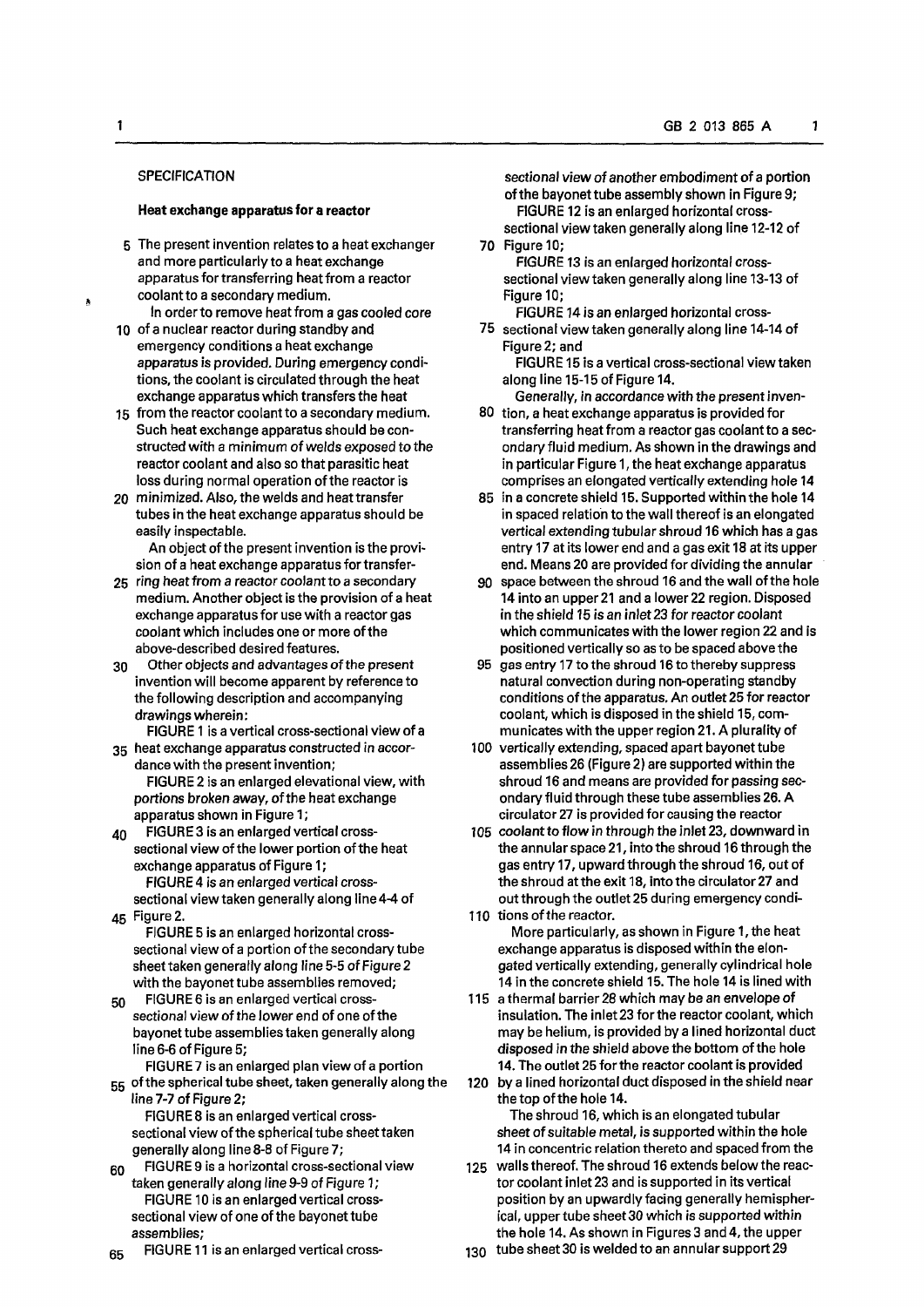which is supported by a ledge 31 in the hole 14. This arrangement provides a continuous boundary for the primary coolant with respect to the atmosphere with only one weld. The upper tube sheet is fixed

- 5 and differential expansion of the remaining parts of the heat exchanger are absorbed by sliding joints. The shroud 16 is supported laterally by the bellshaped support 20 attached to the shroud 16 approximately midway between its ends. The bell-shaped
- 10 support 20 bears against suitable seismic restraints 32 disposed in the envelope 28 between two sections thereof. The bell-shaped support 20 also serves to divide the annular space 21 between the shroud 16 and the envelope 28 into the upper 21 and the 15 lower 22 regions.
- An annular ring of a plurality of triangular holes 17 is provided in the shroud 16 above the upper tube sheet 30 to permit entry of the reactor coolant into the lower portion of the shroud. The holes 17 may
- 20 also be of *other* shapes e.g. round. By forcing the gas to flow downward prior to entering the shroud 16, natural convection is suppressed during nonoperating standby conditions of the heat exchange apparatus.This greatly reduces the reactor parasitic
- 25 heat loss during normal operation of the reactor. An arcuate heat shield 34 is supported on the shroud in spaced relation thereto and opposite the coolant inlet 23 to protect the shroud from heat transmitted through the coolant inlet 23. The coolant gas is
- 30 caused to circulate through the heat exchanger by the circulator 27, which may be a conventional type. The circulator 27 is supported within the hole 14 by a closure 33 for the upper end of the hole 14. As shown in Figures 1 and 9 the circulator causes the gas cool-
- 35 ant to be drawn from the reactor through the inlet duct 23, downwardly and then through the holes in the lower end of the shroud 16. The gas then passes up through the shroud 16, through the circulator 27 and out through the exit duct 25.
- $40$  Disposed within the shroud 16 are a plurality of spaced apart, vertically extending, bayonet tube assemblies 26. The bayonet tube assemblies 26 extend from approximately the lower end of the shroud 16 to the upper end of the shroud 16. As
- 45 shown in Figures 3,4 and 10, each bayonet tube assembly 26 includes an outer tube 35 that is closed at its upper end and is supported in its vertical position by attaching its lower end to the upper tube sheet 30, as by welding. In this connection, the upper  $\frac{1}{2}$  is provided with a vertical lying  $\frac{1}{2}$  is provided with a vertical lying  $\frac{1}{2}$
- part and the bayonet tube assembly and tube assembly passageway 36 for each of the bayonet tube assemblies 26 and the outer tube is welded to the upper surface of the upper tube sheet 30 adjacent the passageway 36. The upper surface of the upper tube sageway 30. The upper surface of the upper tur
- street out is stepped to perform As shown in Figures 10,12 and 13 each bayonet tube assembly 26 includes an inner tube 37 that is maintained in spaced relation to the outer tube 35 by
- $60$  a set of four spacers 39. More or less than four spacers may be provided. The inner tube 37 of the bayonet tube assembly 26 extends upward approximately to the upper end of the outer tube 35 and is supported at its lower end by a lower tube sheet 38
- 65 that is a flat circular plate releasably attached to the

uppertube sheet by studs40 (Figure 3). The circular plate 38 may also be contoured. Preferably, the connection between the inner tube 37 and the lower tube sheet 38 is made so that the individual inner

- 70 tubes 37 may be easily removed from the heat exchanger to permit tube replacement and/or inspection of the upper or lower weld on the outer tube 35 and the outer tube itself during shutdown. More particularly, as shown in Figures 3,4 and 6, the
- 75 lowertube sheet 38 is provided with a passageway 41 for each innertube 37, the lower portion of each passageway 41 being enlarged to provide a shoulder 42. The lower end of the inner tube 37 is provided with a tubular fitting 43 having a flange 44 which is
- 80 held in position against the shoulder 42 by a threaded tubular extension 45 of the inner tube 36. As shown particularly in Figure 9, the coolant in the inner tube 37 is insulated from the coolant flowing in the annular space between the inner and outer
- 85 tubes by a coolant filled annular channel 46 formed by a tube 47 disposed concentrically about the inner tube 37. The concentric tube 47 is maintained in spaced relation to the inner tube 37 by a plurality of vertically spaced rings 48 each of which is provided
- 90 with a slot 50 (see Figure 12). The flow of coolant through the channel 46 is thereby restricted to enhance its insulating effect. The coolant exists from the channel 46 through four holes 51 positioned near the lower end of the innertube 37 but above the
- 95 lowertube sheet 38. The inner tube 37 can also be constructed without the insulating tube47. However, with this construction, due to regenerative heat losses, the entire heat exchanger tube assembly is made longer to make up
- 100 forthis "internal" heat loss. An alternative construction of the inner tube 37 of the bayonet tube assembly 26 is shown in Figure 11, wherein similar parts are indicated with the same reference numeral and the suffix "a". In this alterna-
- 105 tive construction, the inner tube 37a is constructed in two parts which are joined together by a threaded fitting 52. In this connection, the threaded male fitting 52 is attached to the upper end of the lower portion of the tube 37a and the lower end of the
- 110 upper portion of the innertube 37a is provided with a threaded female fitting 53. The fittings are threaded together and are locked in position by a pin 55. Thus, the inner tube assembly may be removed in two pieces thereby reducing the amount of pull
- 115 space required below the heat exchanger. As shown in Figure 2, the bayonet tubes 26 are supported laterally by five vertically spaced apart, tube support grids 56. In certain embodiments, more or less than five grids may be used. As shown par-
- 120 ticularly in Figures 14 and 15, the tube support grids 56 are attached to a vertically extending pipe 57 which extends through the center of the shroud 16. The pipe 57 is supported by and attached to the uppertube sheet 36. Each of the tube grid supports
- 125 56 includes a plurality of generally rectangular arms 58 extending radially from the center pipe 57 to the shroud 16. The outer end of each arm 58 is notched for receiving the leg of a T-shaped fitting 60 which is attached to the shroud 16 and projects inwardly
- 130 therefrom. This permits radial and vertical expan-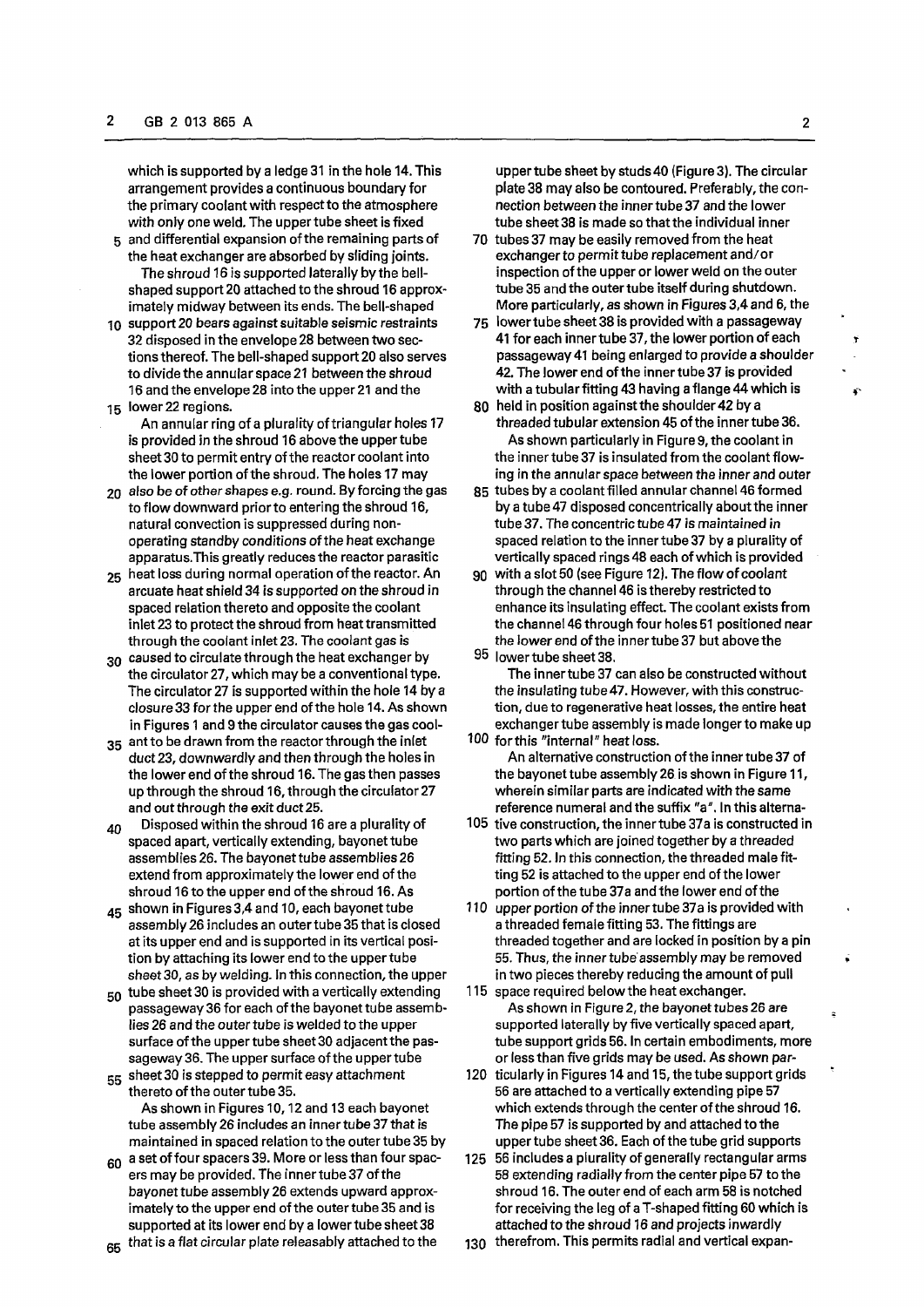sion of the shroud 16 with respect to the grid support 56 to thereby minimize thermal expansion stresses. The outer ends of the arms 56 are joined together by arcuate segments 61 of a stabilizing ring. The

- 5 bayonet tubes 26 are spaced by a plurality of radially spaced, concentric grids 62 alternative ones of which grids are attached to the top and bottom of the arms 58. The grids 62 are segmented and the ends of the segments are suitably notched to provide an overlap
- 10 where they are joined to the arms 56 as by bolts 63 threaded into respective boses 65 on the arms 68. Each of the grids includes a plurality of interconnected rings 66 each of which receives a bayonet tube 26.
- 15 Secondary coolant, such as water, is fed to the heat exchanger, as shown in Figures 1 to 3, by a vertically extending pipe 67 at the lower end of the heat exchanger which is coupled to an inverted, generally hemispherical shaped dome 68. The dome
- 20 is releasably attached to the upper tube sheet 30 by bolts 70. The secondary coolant fluid from a source (not shown) of coolant enters the chamber71 defined by the hemispherical dome 68 and the lower tube sheet 38 and flows up through the inner tubes
- 25 37 of the bayonet tube assemblies 26 and then downwardly in the annular spaces 46 defined by the inner tubes 47 *and* the outer tubes 35 of the bayonet tube assemblies 26. At the lower ends of the bayonet tube assemblies 26, the secondary coolant fluid
- 30 enters an outlet plenum chamber 72 defined by the upper tube sheet 30 and lower tube sheet 38, exists through a vertically extending pipe 73 extending through the inlet plenum 71 and passes to a sink (not shown) for the coolant. The pipe 73 is attached to the
- 35 dome 68 and a slip joint 75 is provided between the upper end of the pipe 73 and the lower tube sheet 38 so that the dome 67 may be lowered to permit inspection of the bayonet tubes 26.

For inspection of the heat exchanger during plant

- 40 shutdown, the secondary coolant is gravity drained from the heat exchanger and the dome 68 is lowered. To lower the dome 68, a primary coolant flow restriction skirt 76 which is removably attached to and abuts the inside surface of the annular support
- 45 29, is removed. The pipes are disconnected from the dome 68 and then the screws 70 are removed. The dome 68 may then be lowered exposing the lower ends of the bayonet tubes. Individual inner tubes 37 may then be removed by unscrewing the fitting 46.
- 50 Alternatively, all of the innertubes may be removed at one time to enable inspection of the outer tubes 35 by unscrewing the nuts on the lower ends of the studs 40 and lowering the lower tube sheet 38.
- 55 During plant shutdown the weld 77 between the *upper tube* sheet 30 and the annular support 29 may be readily inspected.

In operation, high temperature reactor coolant enters the heat exchanger via the heat entry duct 23

60 from the core plenum of the reactor. The reactor gas then flows down the outside of the stroud 16 and enters the shroud 16 within the heat transfer bundle area of wherein the bayonet tube assemblies 26 are contained. The down flow prior to entering the heat

65 exchanger may be referred to as a hot trap in that

natural convection is suppressed during nonoperating standby conditions to thereby reduce the reactor parasitic heat loss. During normal conditions, the heat transfer is effected by having the reac-

- 70 tor gas flow over vertical bayonet tubes 26 which contain a circulating heat transfer fluid at a lower temperature. The heat transfer is accomplished by forced convection from the reactor coolant to a secondary coolant medium. The secondary coolant flow
- 75 in the bayonet tubes 26 takes place by having tne incoming flow go up and return via the annulus. The cooled reactor gas exists from the heat exchanger after flowing vertically along the tube bank. The flow of reactor coolant is maintained by the gas cir-80 culator.

Various changes and modifications may be made in the above-described heat exchanger without deviating from the spirit or scope of the present invention. Various features of the invention are set

85 forth in the accompanying claims.

## CLAIMS:

1. A heat exchange apparatus for transferring 90 heat from a reactor gas coolant to a secondary fluid

- medium including an elongated vertically extending housing having an inlet for reactor gas coolant communicating with a lower region of said housing and an outlet for reactor gas coolant communicating
- 95 with an upper region of said housing, characterized in that an elongated, vertical extending tubular shroud is supported within said housing in spaced relation thereto and with its lower end disposed below said inlet, said shroud having a gas entry at its
- 100 lower end and a gas exit at its upper end, a wall is provided in the annular space between said shroud and said housing to prevent gas flow between the upper and the lower region, a plurality of vertically extending, spaced apart bayonet tube assemblies
- 105 are supported within said shroud, means are provided for passing the secondary fluid medium through said tube assemblies, and means *are* provided for causing reactor gas coolant to flow in through the inlet, upwardly through said shroud and
- 110 out through the outlet during emergency conditions of the reactor.

2. Heat exchange apparatus in accordance with Claim 1 wherein the bayonet tube assemblies are vertically supported by a pair of vertically spaced

- 115 apart tube sheets, both of said tube sheets being disposed below the gas entry into said shroud, the upper one of said tube sheets being in gas tight relationship with said housing and having a plurality of upper passageways extending therethrough and
- 120 disposed respectively below said tube assemblies, the outer tube of each bayonet tube assembly being closed at its upper end and having its lower end secured to the upper tube sheet in gas tight relationship with respect to the associated upper passageway,
- 125 the lower one of said tube sheets being in fluid tight relationship with respect to said upper tube sheet so as to provide an upper plenum between said tube sheets, said lower tube sheet having a plurality of lower passageways extending therethrough and
- 130 disposed respectively below each tube assembly,